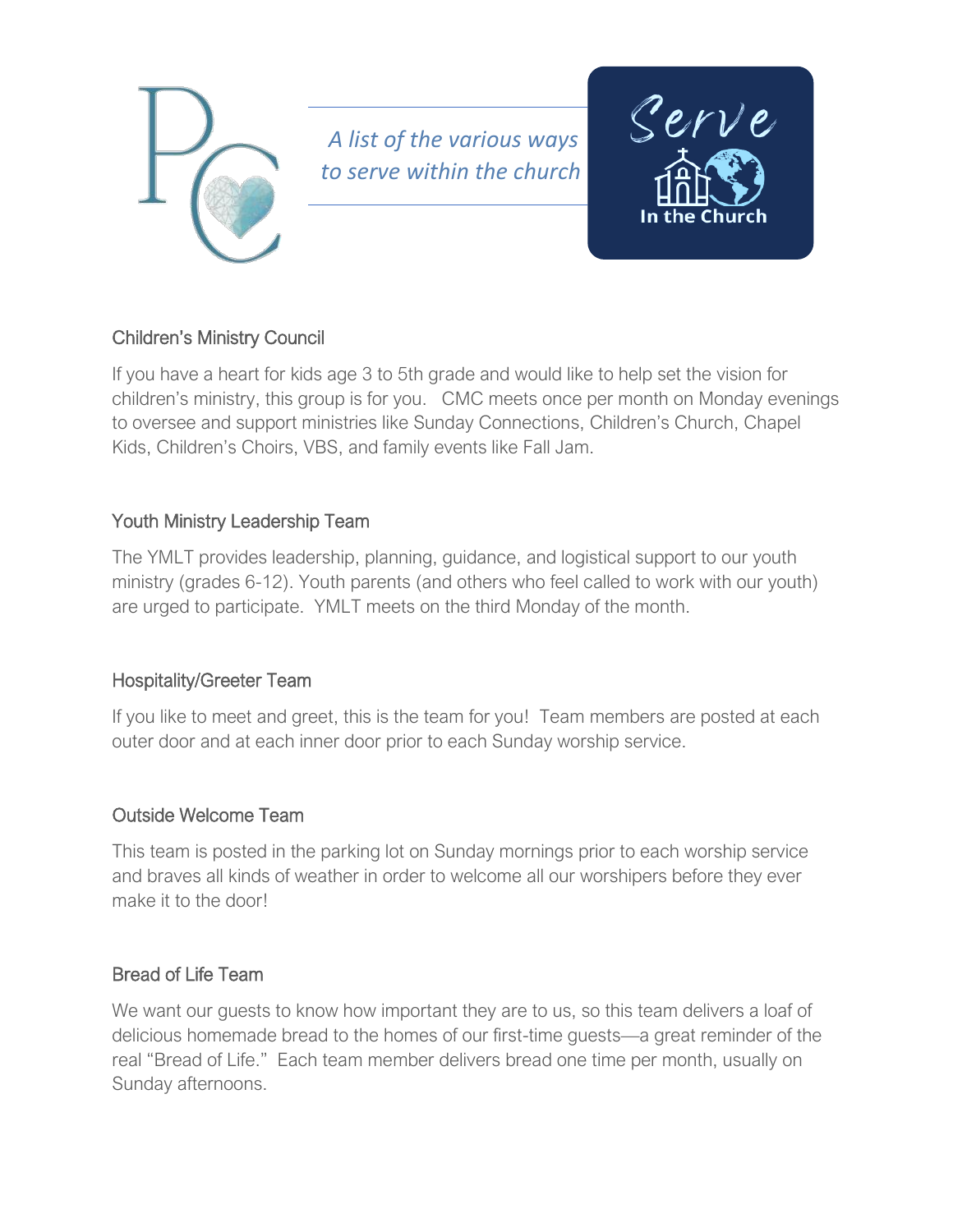#### Youth Supper Team

This team supports our youth ministry each Sunday evening by serving supper to our 6th-12th grade students as a part of their youth meeting time. Teams rotate (one Sunday per month) to help set out, serve, and clean up food in the Youth Barn.

## AV Team

This team handles audio-visual needs of the church on Sunday mornings and at other times for special events.

# Sunday Morning Hospitality Team

These dedicated servants set up and clean up the "hospitality time" on Sunday mornings (aka sweets and coffee before Sunday Connections). They prepare tables, make coffee, fix hot water, and set out creamers, sweeteners, cups and the delicious baked goods that are provided—and clean it all up!

## Altar Guild

The Altar Guild is made up of women and men who tend and prepare the altar table and pulpit for worship (which mainly consists of changing the paraments—the colored clothes on altar table and pulpit—keeping candles filled with oil, and putting up banners according to the liturgical calendar).

## Flower Delivery Team

The beautiful flowers in our sanctuary do not just stay in the Worship Center each week to wilt and die. They are divided into smaller arrangements and shared with those who are shut-in or sick or need to be reminded that they are loved. This team delivers not only lovely flowers, but also the gift of their time with those who are in need of comfort. Team members rotate to deliver flowers approximately once every 6 weeks.